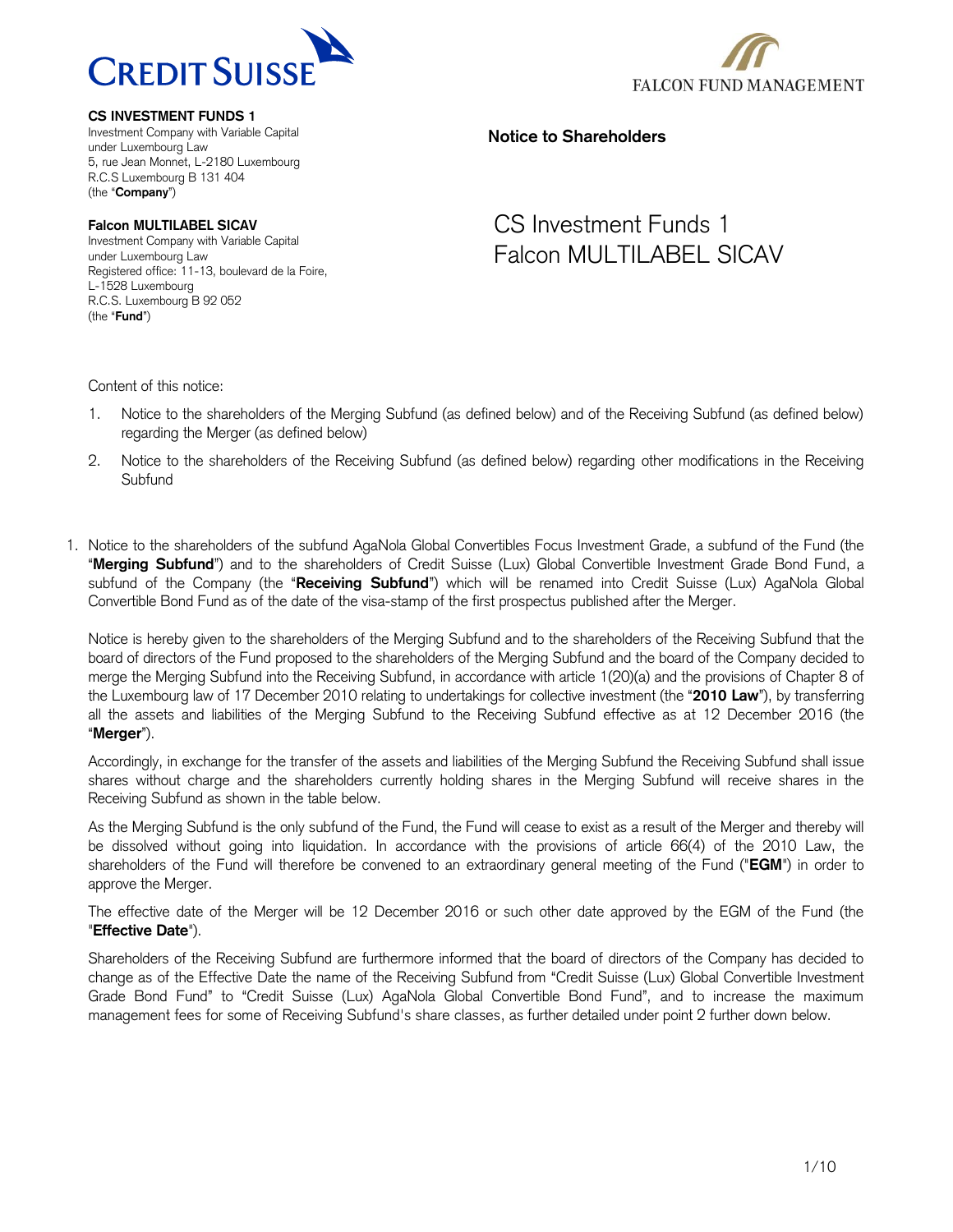

Investment Company with Variable Capital under Luxembourg Law 5, rue Jean Monnet, L-2180 Luxembourg R.C.S Luxembourg B 131 404 (the "**Company**")

## **Falcon MULTILABEL SICAV**

Investment Company with Variable Capital under Luxembourg Law Registered office: 11-13, boulevard de la Foire, L-1528 Luxembourg R.C.S. Luxembourg B 92 052 (the "**Fund**")



# CS Investment Funds 1 Falcon MULTILABEL SICAV

**FALCON FUND MANAGEMENT** 

| <b>Merging Subfund</b><br>AgaNola Global Convertibles Focus Investment Grade |                                                 |                 |                                   | <b>Receiving Subfund</b><br>Credit Suisse (Lux) Global Convertible Investment Grade Bond Fund<br>(to be renamed into "Credit Suisse (Lux) AgaNola Global Convertible Bond Fund") |                      |                    |                                              |                           |                      |                 |                            |                                       |                      |                    |                                              |
|------------------------------------------------------------------------------|-------------------------------------------------|-----------------|-----------------------------------|----------------------------------------------------------------------------------------------------------------------------------------------------------------------------------|----------------------|--------------------|----------------------------------------------|---------------------------|----------------------|-----------------|----------------------------|---------------------------------------|----------------------|--------------------|----------------------------------------------|
| Share Class<br>(Currency)                                                    | Type<br>of<br>Share*                            | Minimum Holding | Maximum<br><b>Sales</b><br>Charge | Management<br>Fee $(p.a.)$                                                                                                                                                       | Performance<br>fee** | Ongoing<br>Charges | Synthetic<br>Risk and<br>Reward<br>Indicator | Share Class<br>(Currency) | Type<br>of<br>Share* | Minimum Holding | Maximum<br>Sales<br>Charge | Maximum<br>Management<br>Fee $(p.a.)$ | Performance<br>fee** | Ongoing<br>Charges | Synthetic<br>Risk and<br>Reward<br>Indicator |
| I CHF H                                                                      | CG                                              | CHF 1,000,000   | 5.00%                             | 0.65%                                                                                                                                                                            | 20%                  | 1.14%              | $\overline{4}$                               | <b>IBHP CHF</b>           | CG                   | CHF 500,000     | 3.00%                      | 0.60%                                 | 20%                  | $0.77\%$ ***       | $\overline{4}$                               |
| I EUR H                                                                      | CG                                              | EUR 1,000,000   | 5.00%                             | 0.65%                                                                                                                                                                            | 20%                  | 1.15%              | $\overline{4}$                               | <b>IBHP EUR</b>           | CG                   | EUR 500,000     | 3.00%                      | 0.60%                                 | 20%                  | $0.77\%$ ***       | 4                                            |
| D CHF H                                                                      | CG                                              | <b>CHF 100</b>  | 5.00%                             | 1.50%                                                                                                                                                                            | 20%                  | 2.02%              | $\overline{4}$                               | <b>BH CHF</b>             | CG                   | n/a             | 5.00%                      | 1.20%                                 | N/A                  | 1.38%              | 4                                            |
| D EUR H                                                                      | CG                                              | <b>EUR 100</b>  | 5.00%                             | 1.50%                                                                                                                                                                            | 20%                  | 2.02%              | $\overline{4}$                               | <b>BH EUR</b>             | CG                   | n/a             | 5.00%                      | 1.20%                                 | N/A                  | 1.37%              | $\overline{4}$                               |
| Z CHF H                                                                      | CG                                              | CHF 500,000     | 5.00%                             | 1.00%                                                                                                                                                                            | 20%                  | 1.54%              | $\overline{4}$                               | <b>IBH CHF</b>            | CG                   | CHF 500,000     | 3.00%                      | 0.80%                                 | N/A                  | $0.97\%$ ***       | 4                                            |
| Z EUR H                                                                      | CG                                              | EUR 500,000     | 5.00%                             | 1.00%                                                                                                                                                                            | 20%                  | 1.53%              | $\overline{4}$                               | <b>IBH EUR</b>            | CG                   | EUR 500,000     | 3.00%                      | 0.80%                                 | N/A                  | 0.97%              | $\overline{4}$                               |
| Z USD H                                                                      | CG                                              | USD 500,000     | 5.00%                             | 1.00%                                                                                                                                                                            | 20%                  | 1.53%              | $\overline{4}$                               | <b>IB USD</b>             | CG                   | USD 500,000     | 3.00%                      | 0.80%                                 | N/A                  | $0.97\%$ ***       | 4                                            |
|                                                                              | * CG = capital growth $\angle D$ = distribution |                 |                                   |                                                                                                                                                                                  |                      |                    |                                              |                           |                      |                 |                            |                                       |                      |                    |                                              |

\*\* Please refer to Appendix I for further details on the performance fee methodology

\*\*\* The ongoing charge figure is based on estimated expenses.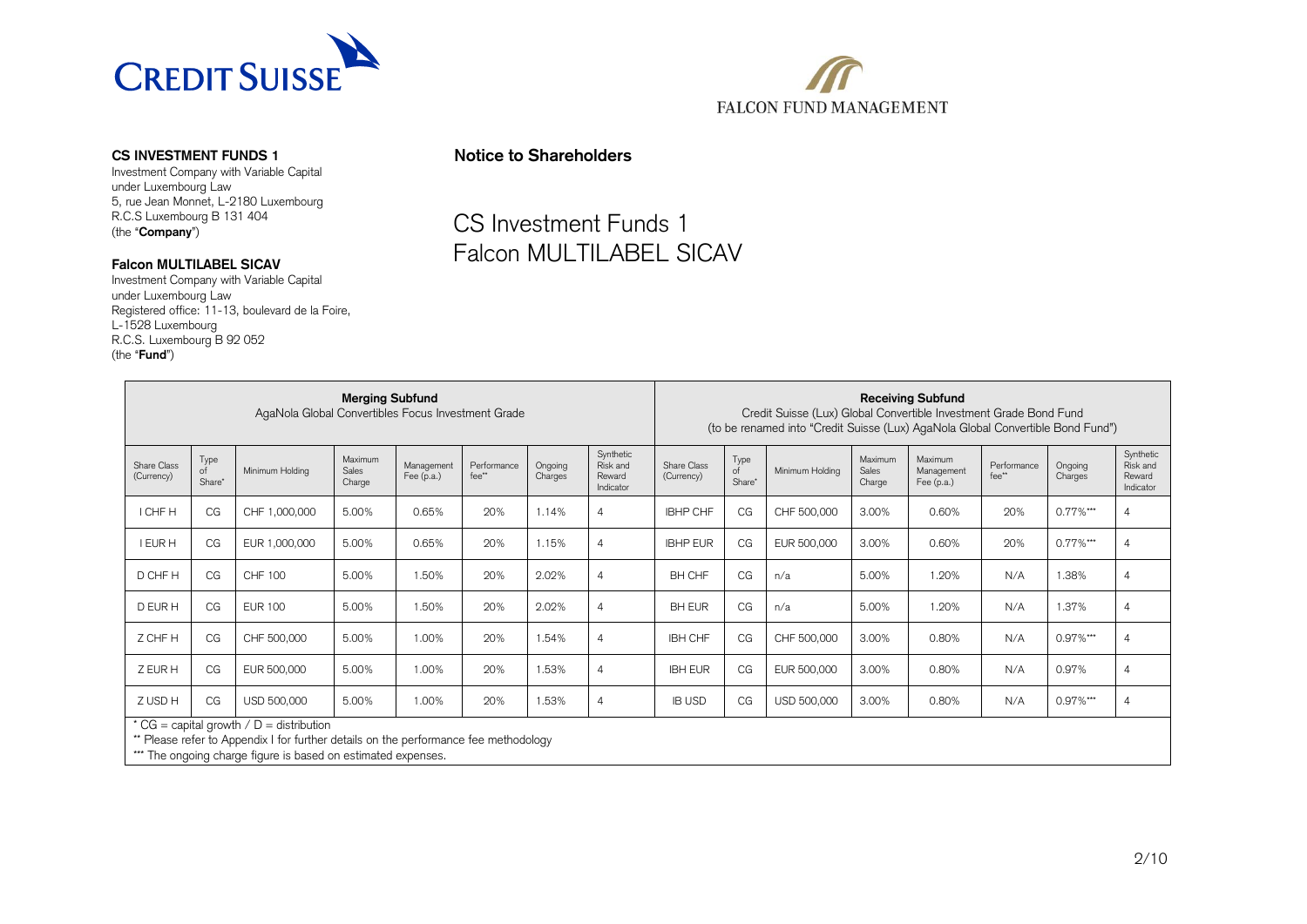

Investment Company with Variable Capital under Luxembourg Law 5, rue Jean Monnet, L-2180 Luxembourg R.C.S Luxembourg B 131 404 (the "**Company**")

# **Falcon MULTILABEL SICAV**

Investment Company with Variable Capital under Luxembourg Law Registered office: 11-13, boulevard de la Foire, L-1528 Luxembourg R.C.S. Luxembourg B 92 052 (the "**Fund**")



**Notice to Shareholders**

# CS Investment Funds 1 Falcon MULTILABEL SICAV

While the Merging Subfund and Receiving Subfund have similar investment policies (investments mainly in convertible bonds), shareholders of the Merging Subfund should note the differences between the Merging Subfund and the Receiving Subfund, as well as between the shares in the Merging Subfund and the corresponding shares in the Receiving Subfund, as detailed in the table above and in Appendix I to this notice. For instance, shares in the Receiving Subfund differ from the respective shares of the Merging Subfund in terms of applicable fees.

The resolutions to merge the Merging Subfund into the Receiving Subfund were passed in the shareholders' interest, the intention being to use synergies of the combined asset base and to profit from a combined investment expertise of the coinvestment managers.

In view of the similarities between the investment policies and the assets and liabilities of the Merging Subfund and the Receiving Subfund, no material impact on the performance of the Receiving Subfund is expected to take place as a result of the Merger. It is not anticipated that the Merging Subfund and the Receiving Subfund will rebalance their portfolios before the Merger. However, it is anticipated that the Receiving Subfund may slightly rebalance its portfolio after the Merger. The performance fee applicable in some of the share classes of the Merging Subfund will accrue until the Effective Date and crystallize on such Effective Date, and will subsequently be paid to the investment manager of the Merging Subfund. For the share classes of the Receiving Subfund for which a performance fee is applied, the performance period will commence from the Effective Date and the opening high water mark will be the net asset value per share on that day. Further details on the performance fee methodology of the Receiving Subfund can be found in Appendix I.

Also, as from the Effective Date, the Receiving Subfund will be co-managed by AgaNola AG, Pfaeffikon, the current investment manager of the Merging Subfund, and Credit Suisse AG, Zurich, the current investment manager of the Receiving Subfund. Shareholders will benefit after the Merger from the expertise of both investment managers. As the Receiving Subfund will not be repositioned with the Merger, no change in the investment management style is expected for Shareholders of the Receiving Subfund. Shareholders of the Merging Subfund might expect a slight impact, due to the differences of the subfunds, as further outlined in Appendix I.

For more details on the Receiving Subfund, shareholders are kindly invited to read Appendix I as well as the prospectus of the Company and the KIID of the Receiving Subfund which may be obtained free of charge from or may be requested at the registered office of the Company.

All costs of the Merger (with the exception of any dealing costs, audit costs, other miscellaneous costs and transfer taxes on the assets associated with the transfer of assets and liabilities and the custody transfer costs) will be borne by the management companies of the Fund and the Company, including legal, accounting, stamp duty and other administrative expenses.

The issue of shares of the Merging Subfund will be suspended with effect as from 6 December 2016. Accordingly, subscription and conversion applications in the Merging Subfund will be accepted up to 10:30 a.m. Luxembourg time on 5 December 2016. Shareholders of the Merging Subfund will be able to redeem shares of the Merging Subfund until 10:30 a.m. Luxembourg time on 5 December 2016 and will be handled free of charge.

Shareholders of the Merging Subfund who have not submitted their shares for redemption until 10:30 a.m. Luxembourg time on 5 December 2016 will be allocated the corresponding shares in the Receiving Subfund on 12 December 2016 with value date 13 December 2016.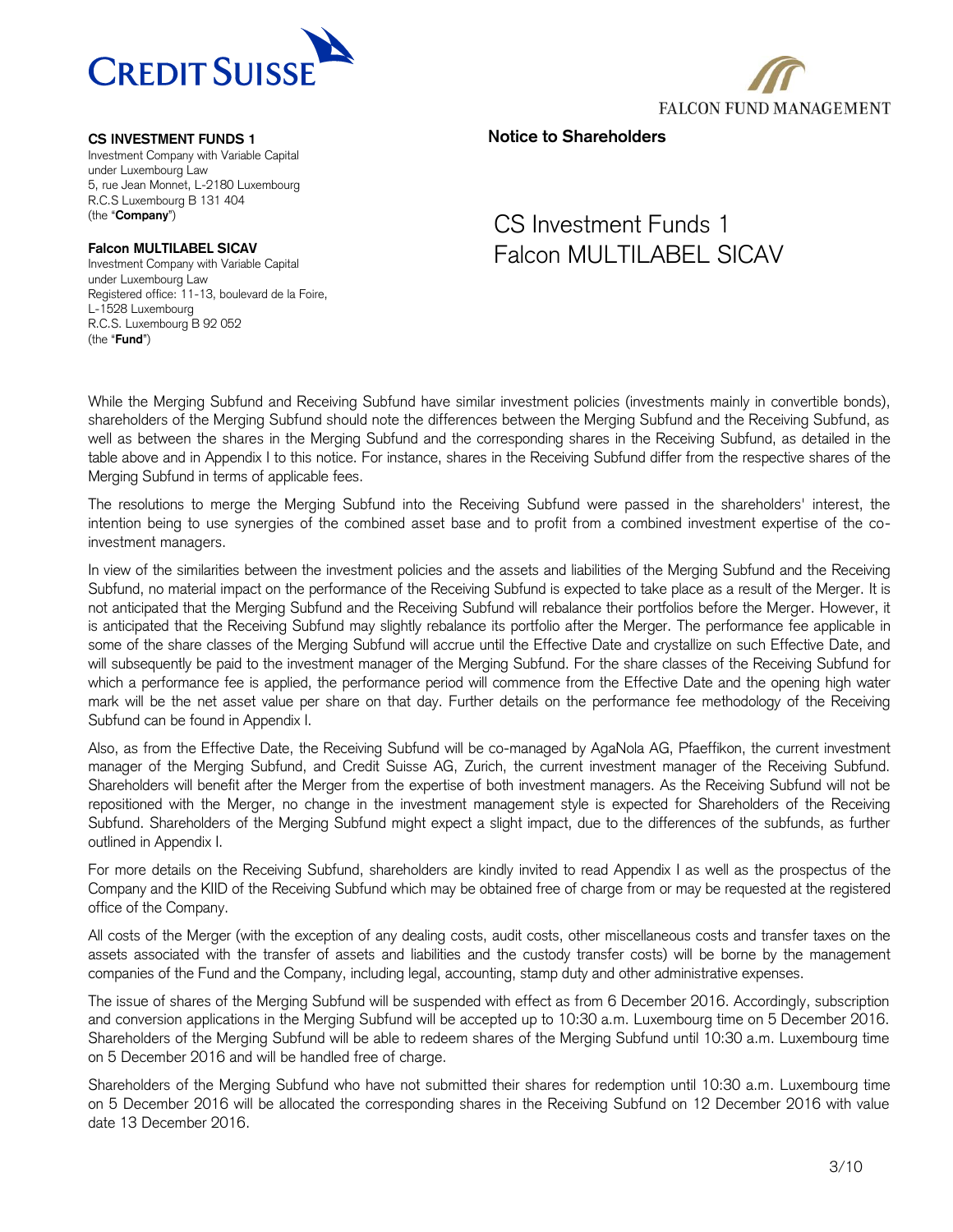

Investment Company with Variable Capital under Luxembourg Law 5, rue Jean Monnet, L-2180 Luxembourg R.C.S Luxembourg B 131 404 (the "**Company**")

# **Falcon MULTILABEL SICAV**

Investment Company with Variable Capital under Luxembourg Law Registered office: 11-13, boulevard de la Foire, L-1528 Luxembourg R.C.S. Luxembourg B 92 052 (the "**Fund**")

# **FALCON FUND MANAGEMENT**

**Notice to Shareholders**

# CS Investment Funds 1 Falcon MULTILABEL SICAV

The exchange of shares will be effected on the basis of the net asset values calculated on 12 December 2016 based on the closing prices of 9 December 2016 and be published as soon as practicable. Fractions of shares in the Receiving Subfund may be issued down to three decimal places.

Subscription and conversion applications in the Receiving Subfund will be accepted on any banking day in Luxembourg. Shareholders of the Receiving Subfund will be able to redeem shares until 5 December 2016, i.e. redemption applications can be submitted until 3:00 p.m. (CET) on 5 December 2016 and will be handled free of charge.

PricewaterhouseCoopers, *Société Coopérative*, with registered office at 2, rue Gerhard Mercator, L-2182 Luxembourg, Grand Duchy of Luxembourg, has been appointed by the Fund as the independent auditor in charge of preparing a report validating the conditions foreseen in the 2010 Law for the purpose of the Merger.

Shareholders should note that the latest version of the prospectus of the Company and the Fund and the relevant Key Investor Information Documents of the Company and the Fund as well as the copy of the Common Terms of Merger adopted by the Fund and the Company in relation to the Merger, a copy of the certificate issued by the depositaries of the Company and the Fund in relation to the Merger and a copy of the auditor reports to validate the conditions foreseen in the 2010 Law for the Merger, the latest annual and semi-annual reports as well as the articles of incorporation of the Fund and the Company, may be obtained free of charge from or may be requested at the registered offices of the Fund and Company.

Shareholders should inform themselves as to the possible tax implications of the aforementioned Merger in their respective country of citizenship, residence or domicile.

- 2. Notice to the shareholders of the Receiving Subfund
	- a) The shareholders of the Receiving Subfund shall further note that the name of the Receiving Subfund will be amended as of the Effective Date as follows:

| <b>Current name</b>                                                  | New name                                                 |
|----------------------------------------------------------------------|----------------------------------------------------------|
| Credit Suisse (Lux) Global Convertible Investment Grade<br>Bond Fund | Credit Suisse (Lux) AgaNola Global Convertible Bond Fund |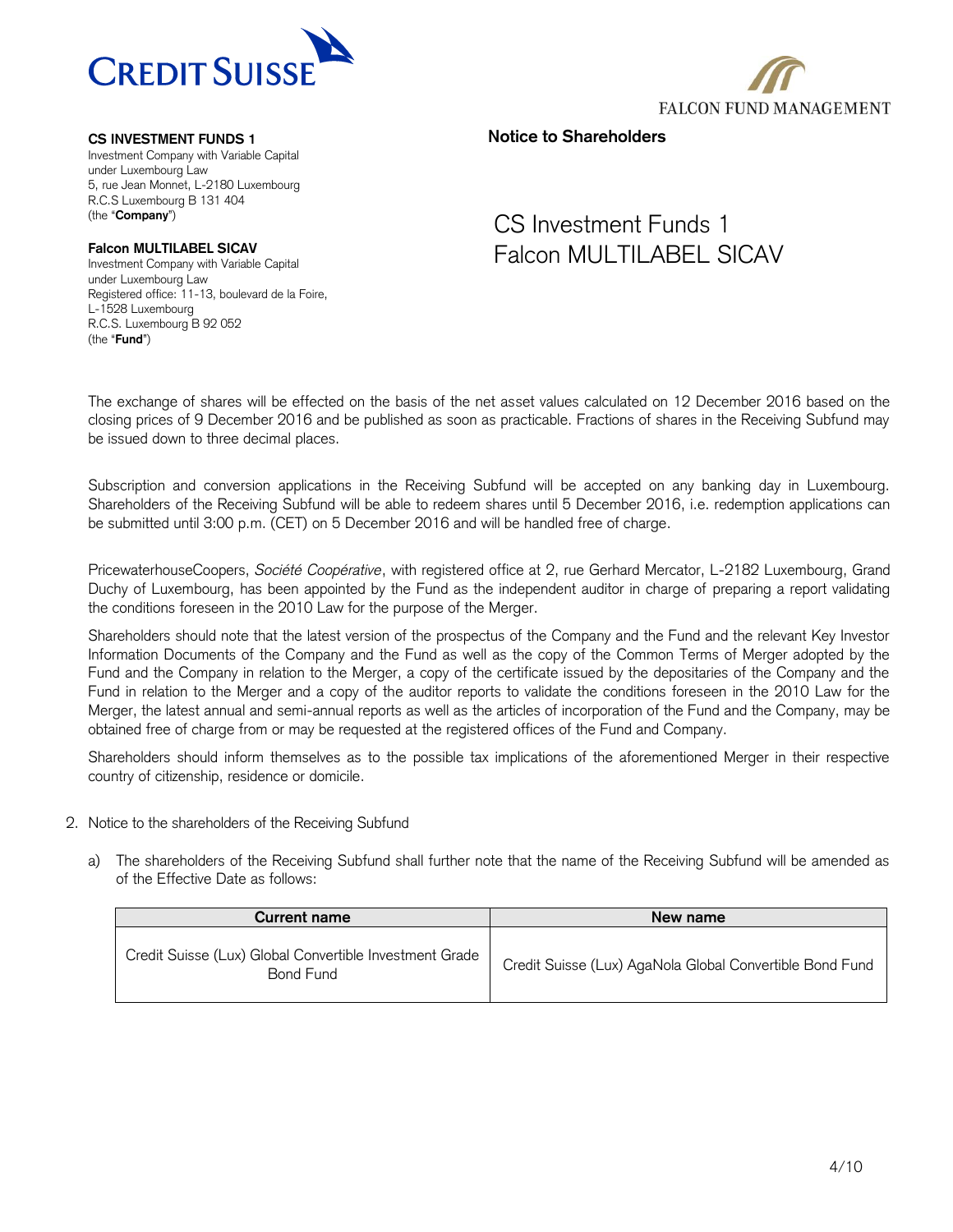



Investment Company with Variable Capital under Luxembourg Law 5, rue Jean Monnet, L-2180 Luxembourg R.C.S Luxembourg B 131 404 (the "**Company**")

**Falcon MULTILABEL SICAV**

Investment Company with Variable Capital under Luxembourg Law Registered office: 11-13, boulevard de la Foire, L-1528 Luxembourg R.C.S. Luxembourg B 92 052 (the "**Fund**")

# **Notice to Shareholders**

# CS Investment Funds 1 Falcon MULTILABEL SICAV

b) In addition, the shareholders of the Receiving Fund shall note that the maximum management fee of some of the Subfund's share classes will be increased as indicated below as of the Effective Date:

| Share class (currency) | Current maximum management fee | New maximum management fee |
|------------------------|--------------------------------|----------------------------|
| <b>IBH FUR</b>         | ን.70%                          | 0.80%                      |
| UB USD                 | 0.90%                          | 1.00%                      |
| JBH CHF                | 0.90%                          | 1.00%                      |
| UBH EUR                | 0.90%                          | 1.00%                      |

c) Finally, the shareholders of the Receiving Fund shall note that the following share classes will be renamed as indicated in the table below. At the same time, the maximum sales charge is amended, whereas the maximum management fee remains unchanged. Currently, those share classes can be acquired by all types of institutional investors. As of the effective date of the Merger, the share classes will be available for investors who have concluded a discretionary asset management agreement with a subsidiary of Credit Suisse Group AG.

|          | <b>Share Class Renaming</b> | <b>Maximum Sales Charge</b> |            |  |
|----------|-----------------------------|-----------------------------|------------|--|
| Old Name | <b>New Name</b>             | Old                         | <b>New</b> |  |
| EB USD   | FB USD                      | 3.00%                       | n/a        |  |
| EBH CHF  | FBH CHF                     | 3.00%                       | n/a        |  |
| FBH FUR  | <b>FBH FUR</b>              | $3.00\%$                    | n/a        |  |

Shareholders of the Receiving Subfund who do not agree with the changes listed under points 2b) and 2c) above may redeem their shares free of charge until 3:00 p.m. (CET) on 5 December 2016 and will be handled free of charge.

Shareholders may contact the Company to obtain additional information on the intended Merger.

Shareholders of the Receiving Subfund should note that, once the above change enters into effect, the new prospectus of the Company, the key investor information documents as well as the articles of incorporation may be obtained in accordance with the provisions of the prospectus at the registered office of the Company or on the internet at [www.credit-suisse.com.](http://www.credit-suisse.com/)

Luxembourg, 4 November 2016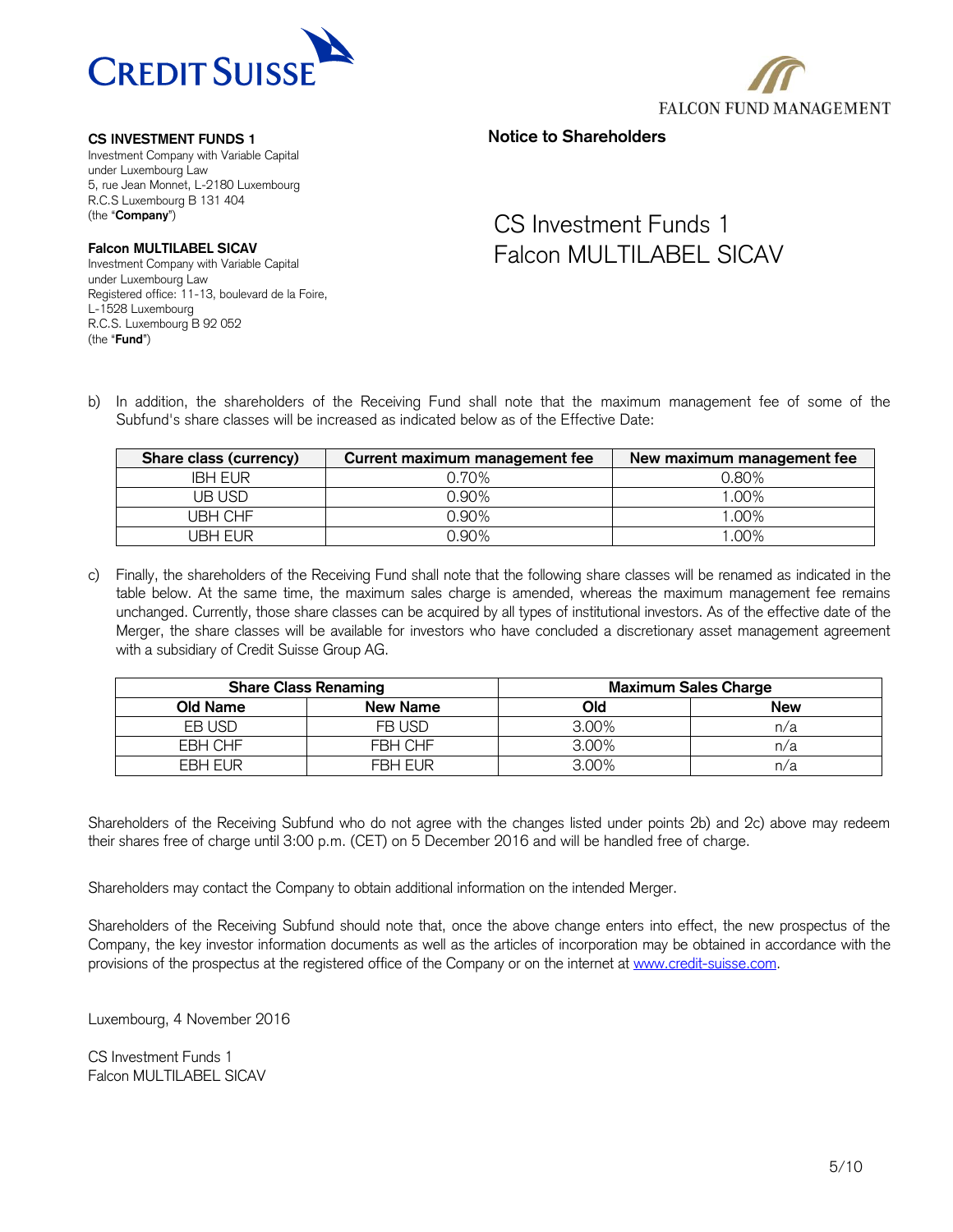

Investment Company with Variable Capital under Luxembourg Law 5, rue Jean Monnet, L-2180 Luxembourg R.C.S Luxembourg B 131 404 (the "**Company**")

# **Falcon MULTILABEL SICAV**

Investment Company with Variable Capital under Luxembourg Law Registered office: 11-13, boulevard de la Foire, L-1528 Luxembourg R.C.S. Luxembourg B 92 052 (the "**Fund**")



**Notice to Shareholders**

# CS Investment Funds 1 Falcon MULTILABEL SICAV

# **Appendix I**

# **Main differences between the Merging Subfund and the Receiving Subfund**

|                                                                                    | <b>Merging Subfund</b>                                                                                                                                                                                                                                                                                                                                                                                                                                                                                                                                                                                                                                                                                         | <b>Receiving Subfund</b>                                                                                                                                                                                                                                                                                                                                                                                                                                                                                                                                                                                                                                                                                         |
|------------------------------------------------------------------------------------|----------------------------------------------------------------------------------------------------------------------------------------------------------------------------------------------------------------------------------------------------------------------------------------------------------------------------------------------------------------------------------------------------------------------------------------------------------------------------------------------------------------------------------------------------------------------------------------------------------------------------------------------------------------------------------------------------------------|------------------------------------------------------------------------------------------------------------------------------------------------------------------------------------------------------------------------------------------------------------------------------------------------------------------------------------------------------------------------------------------------------------------------------------------------------------------------------------------------------------------------------------------------------------------------------------------------------------------------------------------------------------------------------------------------------------------|
| Management<br>Company                                                              | Falcon Fund Management (Luxembourg)                                                                                                                                                                                                                                                                                                                                                                                                                                                                                                                                                                                                                                                                            | Credit Suisse Fund Management S.A.                                                                                                                                                                                                                                                                                                                                                                                                                                                                                                                                                                                                                                                                               |
| Investment<br><b>Manager</b>                                                       | AgaNola AG, Pfaeffikon                                                                                                                                                                                                                                                                                                                                                                                                                                                                                                                                                                                                                                                                                         | Credit Suisse AG, Zurich<br>After the Merger, the Receiving Subfund will be<br>co-managed by Credit Suisse AG, Zurich and<br>AgaNola AG, Pfaeffikon.                                                                                                                                                                                                                                                                                                                                                                                                                                                                                                                                                             |
| <b>Central</b><br>Administration,<br><b>Registrar and</b><br><b>Transfer Agent</b> | RBC Investor Services Bank S.A.                                                                                                                                                                                                                                                                                                                                                                                                                                                                                                                                                                                                                                                                                | Credit Suisse Fund Services (Luxembourg) S.A.                                                                                                                                                                                                                                                                                                                                                                                                                                                                                                                                                                                                                                                                    |
| <b>Depositary</b>                                                                  | RBC Investor Services Bank S.A.                                                                                                                                                                                                                                                                                                                                                                                                                                                                                                                                                                                                                                                                                | Credit Suisse (Luxembourg) S.A.                                                                                                                                                                                                                                                                                                                                                                                                                                                                                                                                                                                                                                                                                  |
| Investment<br>Objective and<br><b>Policy</b>                                       | Objective<br>Investment<br>Investment<br>and<br><b>Policy</b>                                                                                                                                                                                                                                                                                                                                                                                                                                                                                                                                                                                                                                                  | <b>Investment Objective</b><br>The main objective of the Receiving Subfund is                                                                                                                                                                                                                                                                                                                                                                                                                                                                                                                                                                                                                                    |
|                                                                                    | The objective of the Merging Subfund is to<br>achieve reasonable capital appreciation while<br>taking into account the principles of risk<br>diversification and the security of the capital<br>and liquidity.                                                                                                                                                                                                                                                                                                                                                                                                                                                                                                 | primarily to achieve a regular income from<br>rated<br>convertible<br>investment grade<br>bonds<br>denominated in any currency while preserving the<br>value of the assets.                                                                                                                                                                                                                                                                                                                                                                                                                                                                                                                                      |
|                                                                                    | The Merging Subfund invests at least two<br>thirds of its assets in convertible bonds and                                                                                                                                                                                                                                                                                                                                                                                                                                                                                                                                                                                                                      | <b>Investment Principles</b>                                                                                                                                                                                                                                                                                                                                                                                                                                                                                                                                                                                                                                                                                     |
|                                                                                    | warrant bonds (i.e. convertibles, convertible<br>notes, warrant bonds, notes with warrant on<br>contingent convertible<br>securities,<br>bonds,<br>convertible preference shares, exchangeables<br>[convertible bonds with rights to be converted<br>into equities other than those of the issuer],<br>synthetic convertible bonds exchangeables with<br>banks and brokers as issuers], reverse<br>convertibles, pre-IPO convertibles, leveraged<br>warrant convertibles and other securities with<br>rights of option) as well as collective investment<br>in such issuer globally. In addition, a maximum<br>of one third of the Merging Subfund 's assets<br>may be invested in all other assets, permitted | At least two-thirds of the total assets of the<br>Receiving Subfund shall be invested in convertible<br>bonds, convertible notes, warrant bonds, options<br>on bonds (warrants) and similar securities with<br>option rights, of public, semi-public and private<br>issuers worldwide and irrespective of currency.<br>The Receiving Subfunds' assets will primarily have<br>a rating of at least BBB- by Standard & Poor's or<br>Baa3 by Moody's, or debt instruments which<br>exhibit similar credit quality in the view of the<br>management company.<br>The portion invested in currencies other than the<br>reference currency of the Receiving Subfund does<br>not need to be hedged against the reference |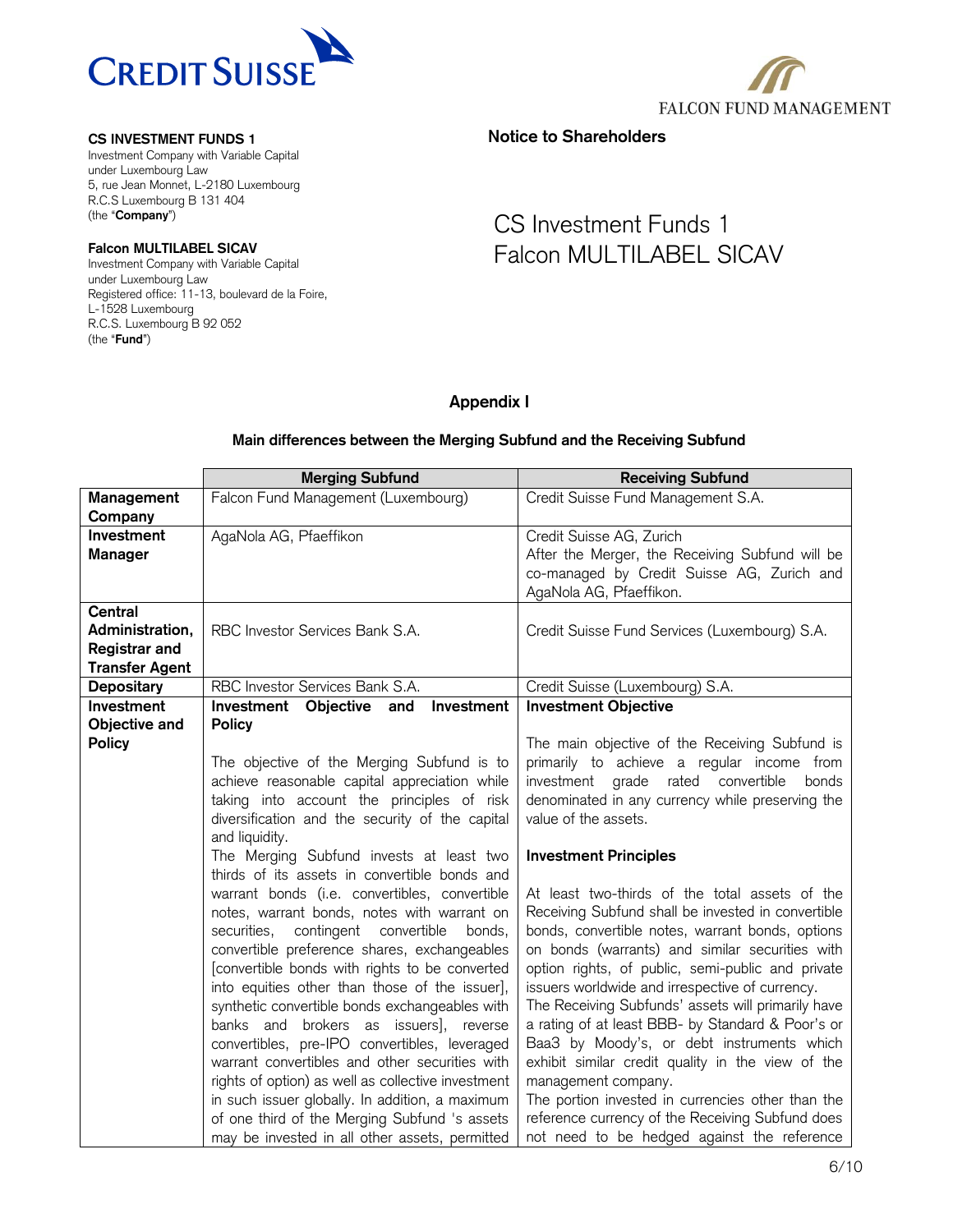

Investment Company with Variable Capital under Luxembourg Law 5, rue Jean Monnet, L-2180 Luxembourg R.C.S Luxembourg B 131 404 (the "**Company**")

# **Falcon MULTILABEL SICAV**

Investment Company with Variable Capital under Luxembourg Law Registered office: 11-13, boulevard de la Foire, L-1528 Luxembourg R.C.S. Luxembourg B 92 052 (the "**Fund**")



**Notice to Shareholders**

| under the UCITS Directive, such as fixed-          | currency of the Receiving Subfund.                  |
|----------------------------------------------------|-----------------------------------------------------|
| income and floating rate bonds, equities,          | Accordingly, any fluctuation in the exchange rate   |
| money market instruments and derivatives,          | for such currencies in relation to the reference    |
| structured products (in particular certificates,   | currency of the Receiving Subfund will affect the   |
| e.g. dividend index alpha certificates or interest | net asset value of the Receiving Subfund.           |
| certificates) and collective investment on these.  | In addition to direct investments, the Receiving    |
| The investments in equities may not exceed a       | Subfund may conduct futures and options as well     |
| total of 10% of the Merging Subfund's assets.      | as swap transactions (interest rate swaps) for the  |
| The above limits of 10% and 1/3 must be            | purpose of hedging and the efficient management     |
|                                                    |                                                     |
| complied with on a consolidated basis in the       | of the portfolio, provided due account is taken of  |
| case of indirect investments via derivatives,      | the investment restrictions set out in Chapter 6,   |
| structures products and collective investments.    | "Investment Restrictions", section 3) of the        |
| The Merging Subfund invests mainly in debtors      | prospectus of the Company.                          |
| with a good credit quality (investment grade).     | Furthermore, the Receiving Subfund may actively     |
| The price risk of the above mentioned              | manage its currency exposure through the use of     |
| securities and instruments used by the Merging     | forward exchange transactions<br>and<br>swap        |
| Subfund predominantly depend on the stock          | transactions.                                       |
| markets. The volatility is thereby generally       | For the purpose of duration management, the         |
| lower than that of equities, but higher than that  | Receiving Subfund may make greater use of           |
| of pure bonds. The prices of convertible bonds     | interest rate futures, subject to the investment    |
| are furthermore influenced by interest rate        | restrictions set out in Chapter 6, "Investment      |
| trends.                                            | Restrictions", section 3) of the prospectus of the  |
| Additionally, the Merging Subfund may hold         | Company. The Receiving Subfund may - for the        |
| adequate liquid assets in all freely convertible   | purpose of managing interest rate risks - buy and   |
| currencies in which investments are permitted.     | sell interest rate futures. The commitments         |
|                                                    | entered into may exceed the value of the            |
|                                                    | securities assets held in this currency, but must   |
|                                                    |                                                     |
|                                                    | not exceed the Receiving Subfund's total net        |
|                                                    | asset value.                                        |
|                                                    | Subject to the investment restrictions set out in   |
|                                                    | Chapter 6, "Investment Restrictions", section 3 of  |
|                                                    | the prospectus of the Company, the Receiving        |
|                                                    | Subfund may use securities (credit linked notes)    |
|                                                    | as well as techniques and instruments (credit       |
|                                                    | default swaps) for the purpose of managing the      |
|                                                    | credit risk.                                        |
|                                                    | The Receiving Subfund may invest up to 20% of       |
|                                                    | its total assets in shares, other equity interests, |
|                                                    | dividend right certificates and similar securities  |
|                                                    | with equity features as well as in warrants.        |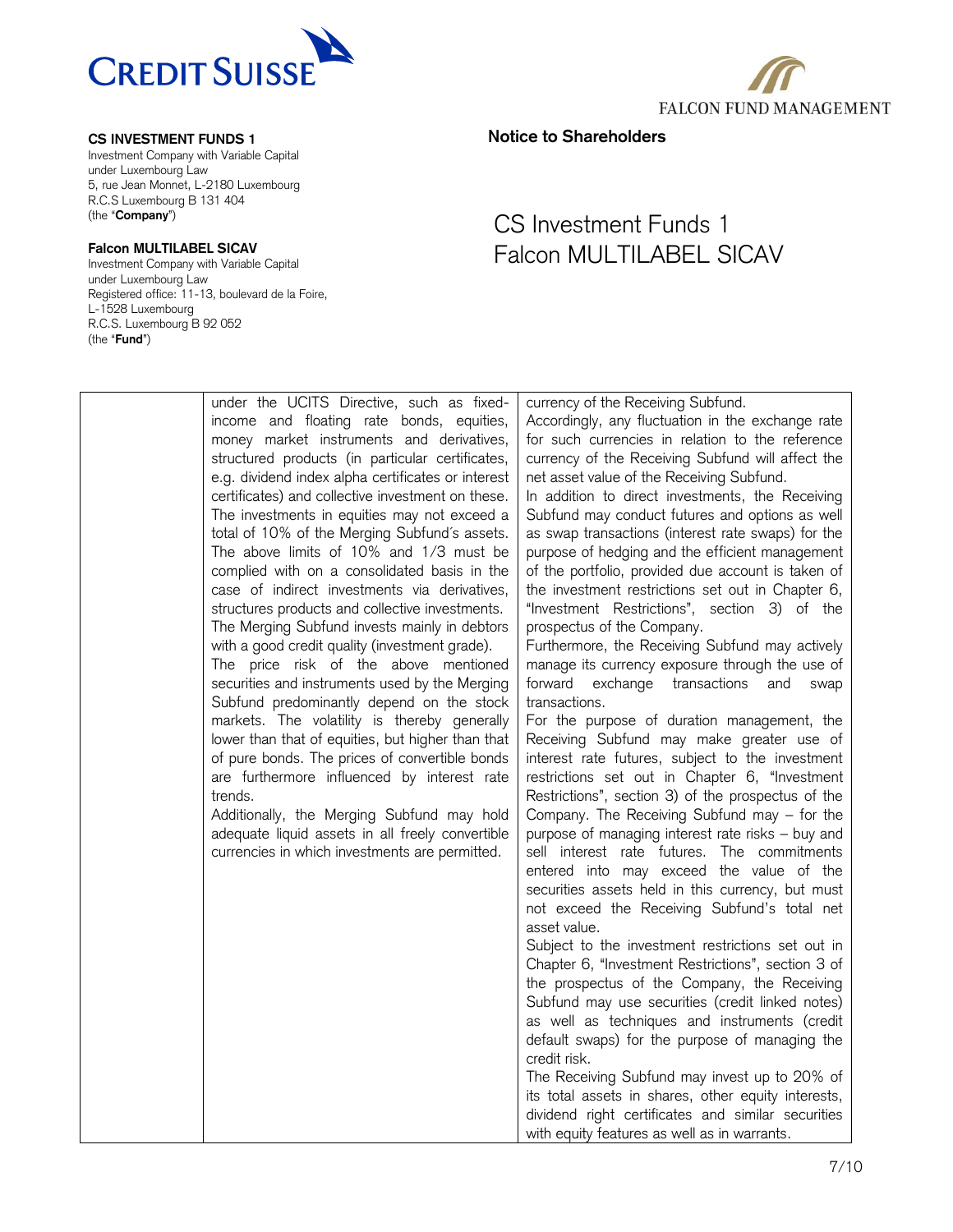

Investment Company with Variable Capital under Luxembourg Law 5, rue Jean Monnet, L-2180 Luxembourg R.C.S Luxembourg B 131 404 (the "**Company**")

# **Falcon MULTILABEL SICAV**

Investment Company with Variable Capital under Luxembourg Law Registered office: 11-13, boulevard de la Foire, L-1528 Luxembourg R.C.S. Luxembourg B 92 052 (the "**Fund**")



**Notice to Shareholders**

|                                                     |                                                                                                                                                                                                                                                                                                                                                                                                                                                                                                                                                                                                                                                                                                                                                                                                                                                                                                                                                                         | In addition the Receiving Subfund may invest up<br>to 20% of the Receiving Subfund's total assets in<br>contingent capital instruments.                                                                                                                                                                                                                                                                                                                                                                                                                                                                                                                                                                                                                                                                             |
|-----------------------------------------------------|-------------------------------------------------------------------------------------------------------------------------------------------------------------------------------------------------------------------------------------------------------------------------------------------------------------------------------------------------------------------------------------------------------------------------------------------------------------------------------------------------------------------------------------------------------------------------------------------------------------------------------------------------------------------------------------------------------------------------------------------------------------------------------------------------------------------------------------------------------------------------------------------------------------------------------------------------------------------------|---------------------------------------------------------------------------------------------------------------------------------------------------------------------------------------------------------------------------------------------------------------------------------------------------------------------------------------------------------------------------------------------------------------------------------------------------------------------------------------------------------------------------------------------------------------------------------------------------------------------------------------------------------------------------------------------------------------------------------------------------------------------------------------------------------------------|
| Subscriptions,<br>redemptions<br>and<br>conversions | If subscription requests and subscription<br>payments are received on a valuation day<br>before 10:30 am (Luxembourg time), the<br>shares will be issued at the issue price<br>calculated on the next valuation day. If<br>subscription<br>requests<br>and<br>subscription<br>payments are received after<br>10:30 am<br>(Luxembourg time), shares will be issued at the<br>issue price calculated on the valuation day after<br>the following valuation day.<br>The redemption price valid for redemption<br>requests that are received before 10:30 am<br>(Luxembourg time) will be calculated on the<br>following valuation day. The redemption price<br>for redemption requests that are received after<br>10:30 am (Luxembourg time) will be calculated<br>on the valuation day after the following<br>valuation day. Payment of the redemption price<br>will be made within 3 banking days in<br>Luxembourg following the calculation of the<br>redemption price. | redeemed<br>Shares may be subscribed,<br>or<br>converted on any day on which banks are normally<br>open for business in Luxembourg ("Banking Day")<br>(except on 24 December and 31 December) at<br>the net asset value per share calculated on the<br>next valuation day following such Banking Day.<br>Applications must be received before 3 p.m.<br>(Central European Time) on a Banking Day.<br>Applications received after 3 p.m. on a Banking<br>Day shall be dealt with on the following Banking<br>Day.<br>Subscription payment must be received within two<br>Banking Days after the valuation day on which the<br>issue price of such shares was determined.<br>Payment of the redemption price of the shares<br>shall be made within two Banking Days following<br>calculation of the redemption price. |
| Performance<br>fee                                  | The investment manager has, for the exercise<br>of his function, a claim to a performance fee of<br>20% of the net asset value's increase of profit<br>per Share after exceeding a hurdle rate of 5%<br>p.a. There is no performance fee for increases<br>of profit of up to 5%. The calculation and<br>payment of the performance fee is effected<br>quarterly at the end of each quarter. A claim to<br>the performance fee does only exist in case the<br>net asset value's increase of profit per share:<br>has exceeded 5% p.a. in the current                                                                                                                                                                                                                                                                                                                                                                                                                     | The calculation of the performance fee and the<br>necessary provisioning take place with every net<br>asset value calculation. The accrued performance<br>fee shall be payable quarterly in arrears at the end<br>of each calendar quarter, and, if Shares are<br>redeemed during the quarter, the amount of the<br>performance fee included in the net asset value<br>per share will be due and owed (i.e. crystallized)<br>for these redeemed Shares at the time of<br>redemption, when both of the following conditions<br>are fulfilled:<br>a). the net asset value of a share class used in the                                                                                                                                                                                                                |
|                                                     | calendar year; and<br>has reached a new "High Watermark"<br>at the end of the quarter, i.e. losses                                                                                                                                                                                                                                                                                                                                                                                                                                                                                                                                                                                                                                                                                                                                                                                                                                                                      | calculation of a performance fee must be greater<br>than the highest net asset value (prior to                                                                                                                                                                                                                                                                                                                                                                                                                                                                                                                                                                                                                                                                                                                      |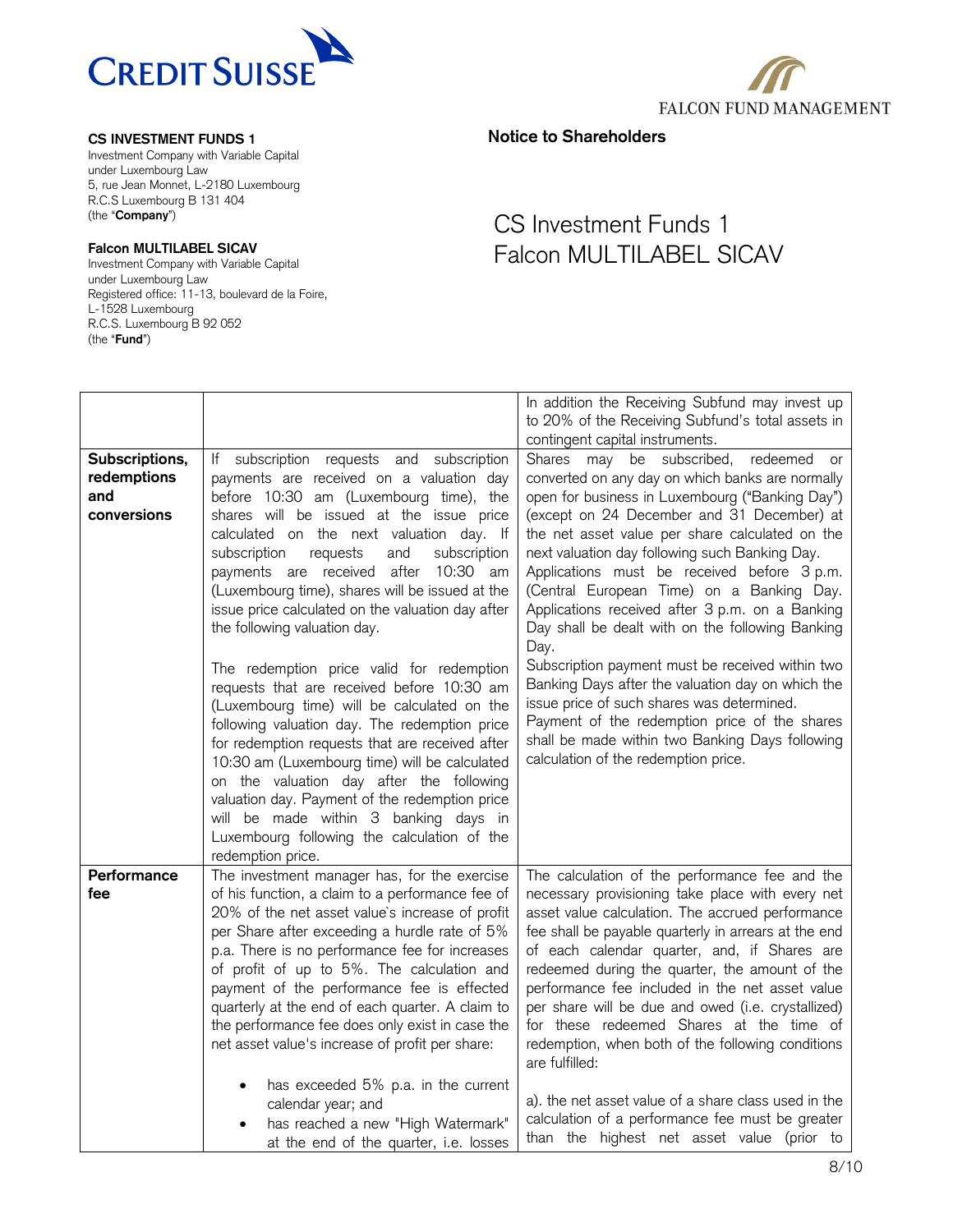

Investment Company with Variable Capital under Luxembourg Law 5, rue Jean Monnet, L-2180 Luxembourg R.C.S Luxembourg B 131 404 (the "**Company**")

# **Falcon MULTILABEL SICAV**

Investment Company with Variable Capital under Luxembourg Law Registered office: 11-13, boulevard de la Foire, L-1528 Luxembourg R.C.S. Luxembourg B 92 052 (the "**Fund**")



**Notice to Shareholders**

|                                                                                     | from previous quarters are carried<br>forward.                          | deduction of the performance fee) at the end of a<br>calendar quarter where a performance fee has<br>been paid ("high water mark"), and<br>b). the net asset value of a share class must<br>exceed a pro rata performance of 5% per annum<br>("hurdle rate") (the "hurdle NAV").<br>The hurdle NAV is reset at the beginning of each<br>quarter to equal the last net asset value calculated<br>in the previous quarter.<br>The performance fee calculation, together with<br>the necessary provisioning, takes place with every<br>net asset value calculation,<br>however the<br>performance fee is only crystallized at the end of<br>the calendar quarter and if shares are redeemed<br>during the quarter.<br>If, on the calculation date, the net asset value of a<br>share class is above the hurdle NAV and is<br>greater than the high water mark, a performance<br>fee of 20% for share classes "IAP", "IBP", "IAHP"<br>and "IBHP" shall be deducted on the difference<br>between the net asset value of the relevant share<br>class and the high water mark and/or the hurdle |
|-------------------------------------------------------------------------------------|-------------------------------------------------------------------------|------------------------------------------------------------------------------------------------------------------------------------------------------------------------------------------------------------------------------------------------------------------------------------------------------------------------------------------------------------------------------------------------------------------------------------------------------------------------------------------------------------------------------------------------------------------------------------------------------------------------------------------------------------------------------------------------------------------------------------------------------------------------------------------------------------------------------------------------------------------------------------------------------------------------------------------------------------------------------------------------------------------------------------------------------------------------------------------|
|                                                                                     |                                                                         | NAV (whichever is the greater of the two). The<br>performance fee is calculated on the basis of the<br>shares of the relevant share slass that are<br>currently in circulation.                                                                                                                                                                                                                                                                                                                                                                                                                                                                                                                                                                                                                                                                                                                                                                                                                                                                                                          |
| <b>Distributor fee</b>                                                              | Maximum EUR 170,000 p.a. for the Merging<br>Subfund.                    | n/a                                                                                                                                                                                                                                                                                                                                                                                                                                                                                                                                                                                                                                                                                                                                                                                                                                                                                                                                                                                                                                                                                      |
| <b>Maximum</b><br>Adjustment of<br>the Net Asset<br><b>Value (swing</b><br>pricing) | N/A                                                                     | 2.00%                                                                                                                                                                                                                                                                                                                                                                                                                                                                                                                                                                                                                                                                                                                                                                                                                                                                                                                                                                                                                                                                                    |
| Accounting                                                                          | The accounting year of the Fund closes on 31                            | The accounting year of the Company closes on                                                                                                                                                                                                                                                                                                                                                                                                                                                                                                                                                                                                                                                                                                                                                                                                                                                                                                                                                                                                                                             |
| Year<br>Annual                                                                      | December of each year.<br>The annual general meeting of shareholders of | 31 October of each year.<br>$(*AGM")$<br>general meeting<br>The<br>annual<br>of                                                                                                                                                                                                                                                                                                                                                                                                                                                                                                                                                                                                                                                                                                                                                                                                                                                                                                                                                                                                          |
| General                                                                             | the Fund is held in Luxembourg on the third                             | shareholders is held in Luxembourg on the second                                                                                                                                                                                                                                                                                                                                                                                                                                                                                                                                                                                                                                                                                                                                                                                                                                                                                                                                                                                                                                         |